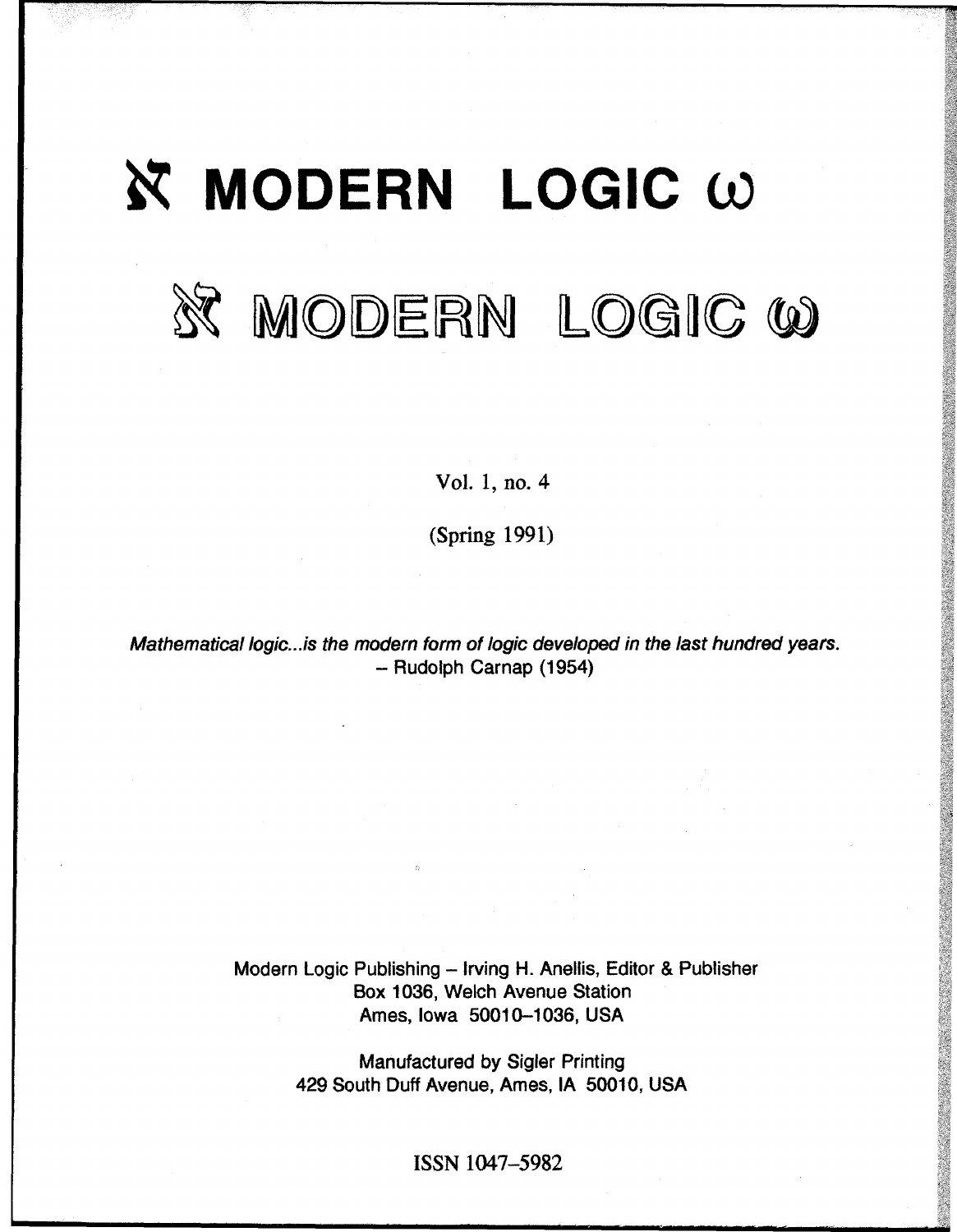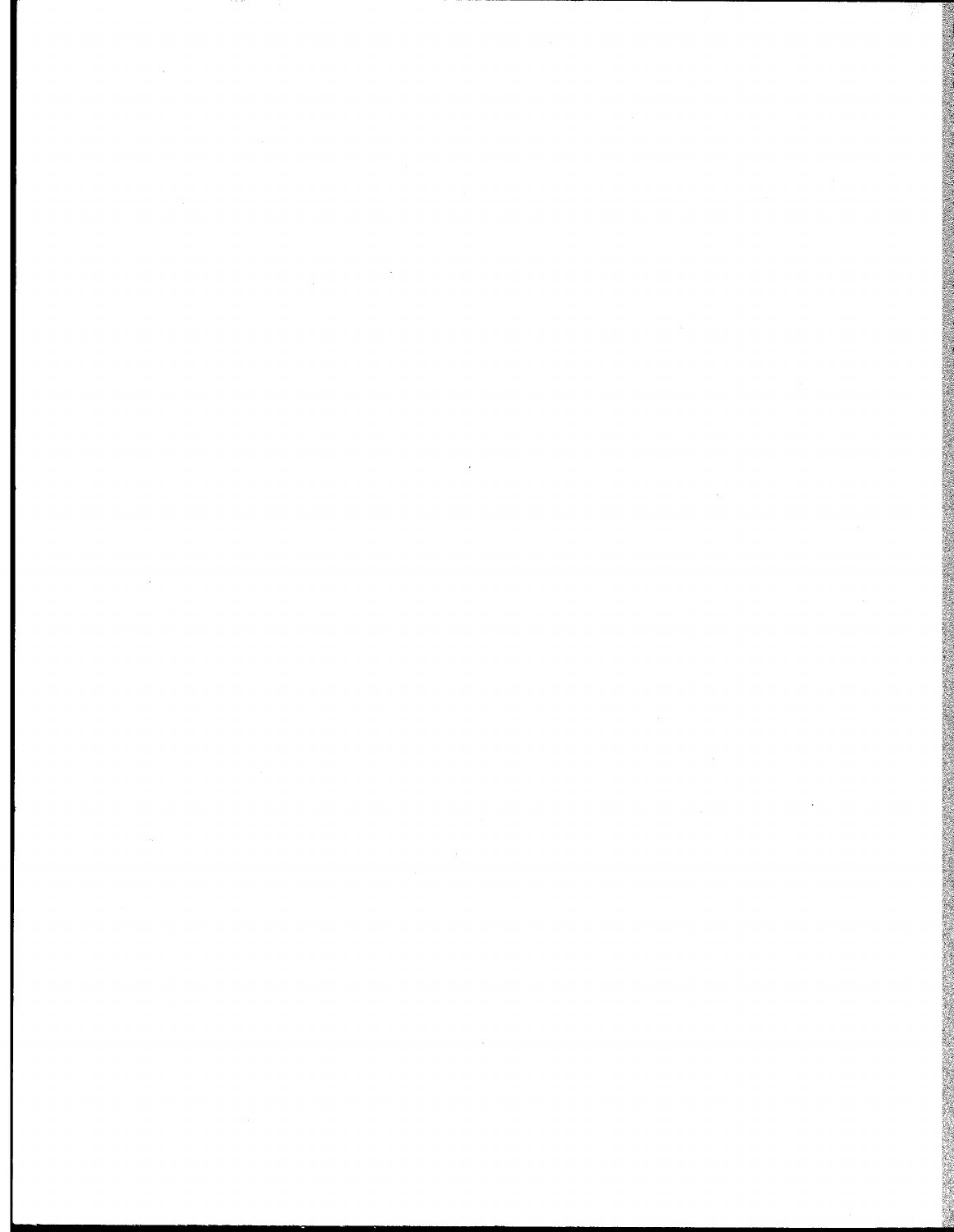*N***odern Logic ω** 

International Journal of the History of Mathematical Logic, Set Theory, and Foundations of Mathematics

Revue International d'Histoire de Logique Mathématique, Théorie des Ensembles et des Fondements des Mathématiques

Internationale Zeitschrift für Geschichte der mathematischen Logik, Mengenlehre und Grundlagen der Mathematik

Международный Журнал по Истории Математической Логики, Теории Множеств и Оснований Математики

Rivista Internazionale di Storia della Logica Matematica, Teoria degli Insiemi e Fondamenti di Matematica

Revista Internacional de História de Lógica Matemática, Teoría de Conjuntos y Fundamentos de las Matemáticas

Volume 1, no. 4

(Spring 1991)

Modern Logic Publishing - Irving H. Anellis, Publisher Box 1036, Welch Avenue Station Ames, Iowa 50010-1036, USA @ tel.: 515 - 292-7499 ; e-mail: fl.mlp@ISUMVS

Manufactured by Sigler Printing 429 South Duff Avenue, Ames, IA 50010, USA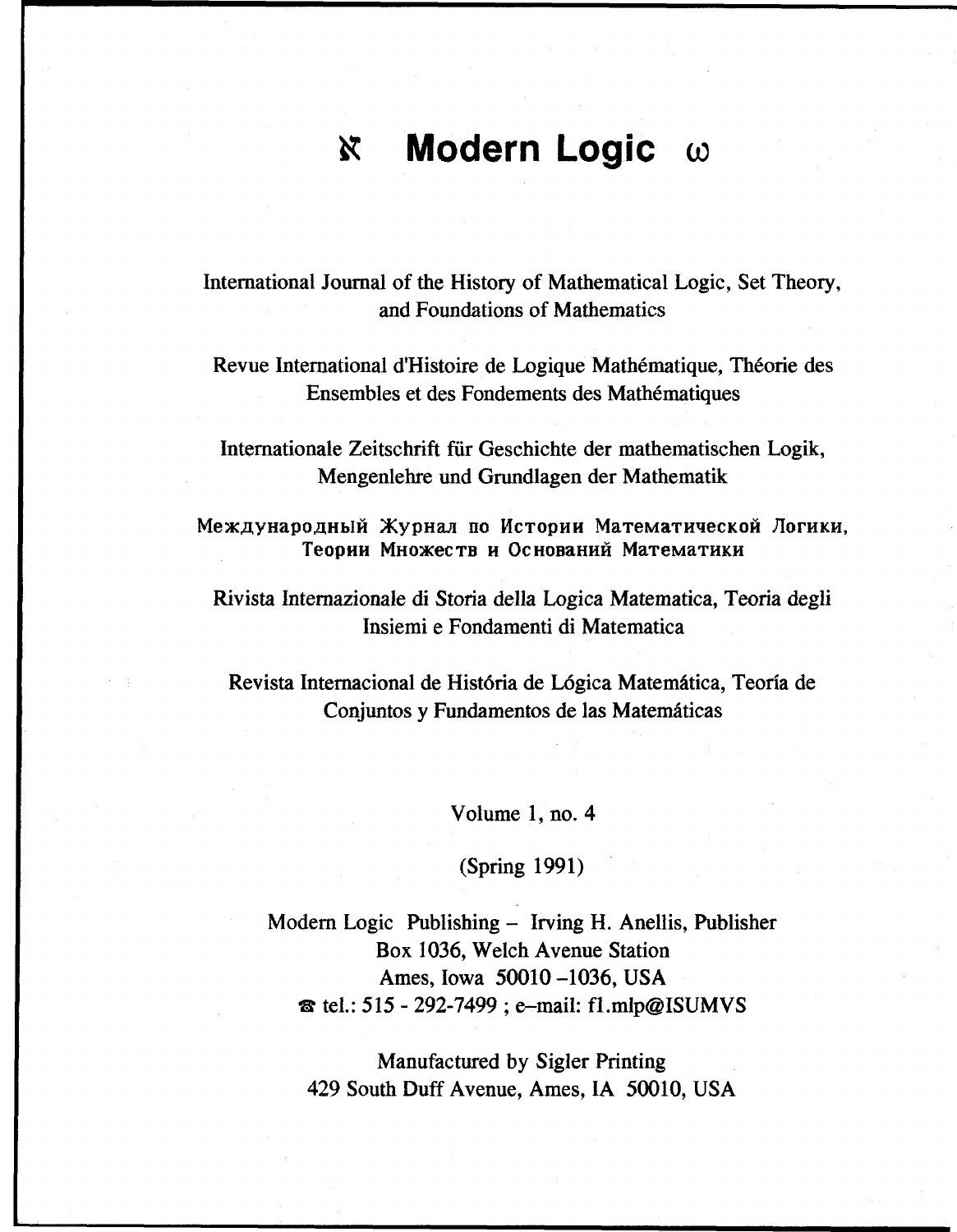## $\aleph$  Modern Logic  $\omega$

## International Journal of the History of Mathematical Logic, Set Theory, and Foundations of Mathematics

Subscriptions. Information concerning subscriptions should be sent to: Modern Logic Publishing, Box 1036, Welch Avenue Station, Ames, IA 50010-1036, USA. Individuals residing in Eastern Europe and the USSR who do not have convertible currency readily available may send their subscriptions to Valentine A. Bazhanov at the address given above. Institutional subscribers may contact their journals subscription service. Subscriptions: Individuals: Volume I (1990-1991) - US\$35 (add US\$15 for air mail delivery outside the Americas); Volume 2  $(1991-1992) -$ US\$35 (add US\$20 for air mail delivery outside the Americas); Institutions: US\$100.

Published by Modern Logic Publishing - Dr. Irving H. Anellis, Box 1036, Welch Avenue Station, Ames, IA 50010-1036, USA. Manufactured by Sigler Printing, 429 South Duff Avenue, Ames, IA 50010, USA.

© Modern Logic Publishing, 1991

vol. 1, no. 4 (Spring 1991)

ISSN 1047-5982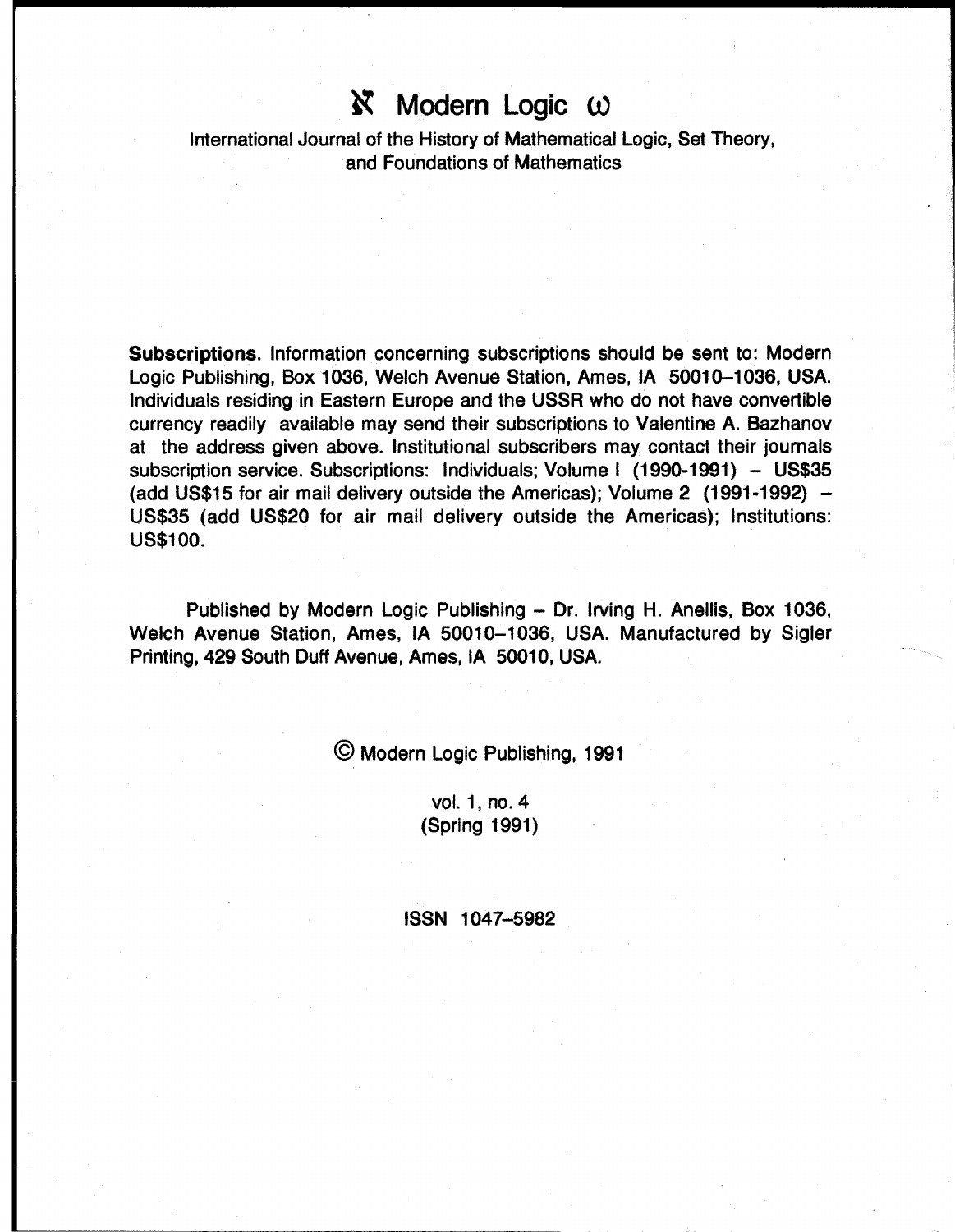## *κ* Modern Logic ω

## International Journal of the History of Mathematical Logic, Set Theory, and Foundations of Mathematics

#### Editorial Board

EDITOR: Irving H. ANELLIS (BOX 1036, Welch Avenue Station, Ames, IA 50010 1036, USA; BITNET address: f1.mlp@ISUMVS) (English, Russian / General Logic, Proof Theory, 20.-cent., Logic in the USSR; 03Bxx, 03Fxx)

CO-EDITOR: Thomas L. DRUCKER (Department of Mathematics, Dickinson College, Carlisle, PA 17013, USA) (English, French / Categorical Logic, Model Theory and Nonstandard Models; 03G30, ОЗСхх, ОЗНхх) ASSOCIATE EDITORS:

- Francine F. ABELES (Department of Mathematics and Computer Science, Kean College SCNJ, Union, N.J. 07083, USA ; e-mail: CPSF01@TURBO.Kean. EDU) (Reviews Editor)
- Evandro AGAZZI (Séminaire de Philosophie, Université de Fribourg Suisse, Miséricorde, CH-1700, Fribourg, Switzerland) (Italian, English, French, German, Spanish, Portuguese / Axiomatics and Foundations of Mathematics, Peano and his School; 03B30)
- Valentine A. BAZHANOV [B.A. Бажанов] (Инст. Философии, Казански Государственный Университет, ул. Ленина, 18, Казань, СССР 42000Ô [ = Institute of Philosophy, Kazan State University, ul. Lenin,18, Kazan, USSR 420008]) (Russian, English / Paraconsistent Logics, Modal Logics, Multiple-valued Logics, 19. - 20. century Logic in Russia & USSR; 03B45, 03B50)
- Peter N. GABROVSKY (Department of Computer Science, California State University at Northridge, Northridge, CA 91330, USA) (English, Polish, Russian / Recursion Theory, Programming Logic & Computer Science; 03DXX, 03B70, 68Qxx)
- Volker PECKHAUS (Institut für Philosophie der Universität Erlangen-Nürnberg, Bismarckstraße 1, D-8520, Erlangen, Germany; BITNET: Volker.Peckhaus ©CNVE.RRZE.UNI-ERLANGEN.DBP.DE) (German / Algebraic Logic; 03Gxx)
- Wim RUITENBURG (Department of Mathematics, Statistics & Comuter Science, Marquette University, Milwaukee, Wl 53233-2189, USA; e-mail address: wimr@marque.mu.edu) (Dutch, English, German, French / Constructive logic & mathematics, intuitionism, topos theory, constructive algebra; 03F50, 03F55, 03F65; 03G30)
- John C, SIMMS (Department of Mathematics, Statistics & Computer Science, Marquette University, Milwaukee, Wl 53233-2189, USA; Internet: johns@ math.mscs.mu.edu) (English, German, French, Japanese / Set theory; ОЗЕхх, 04-хх)